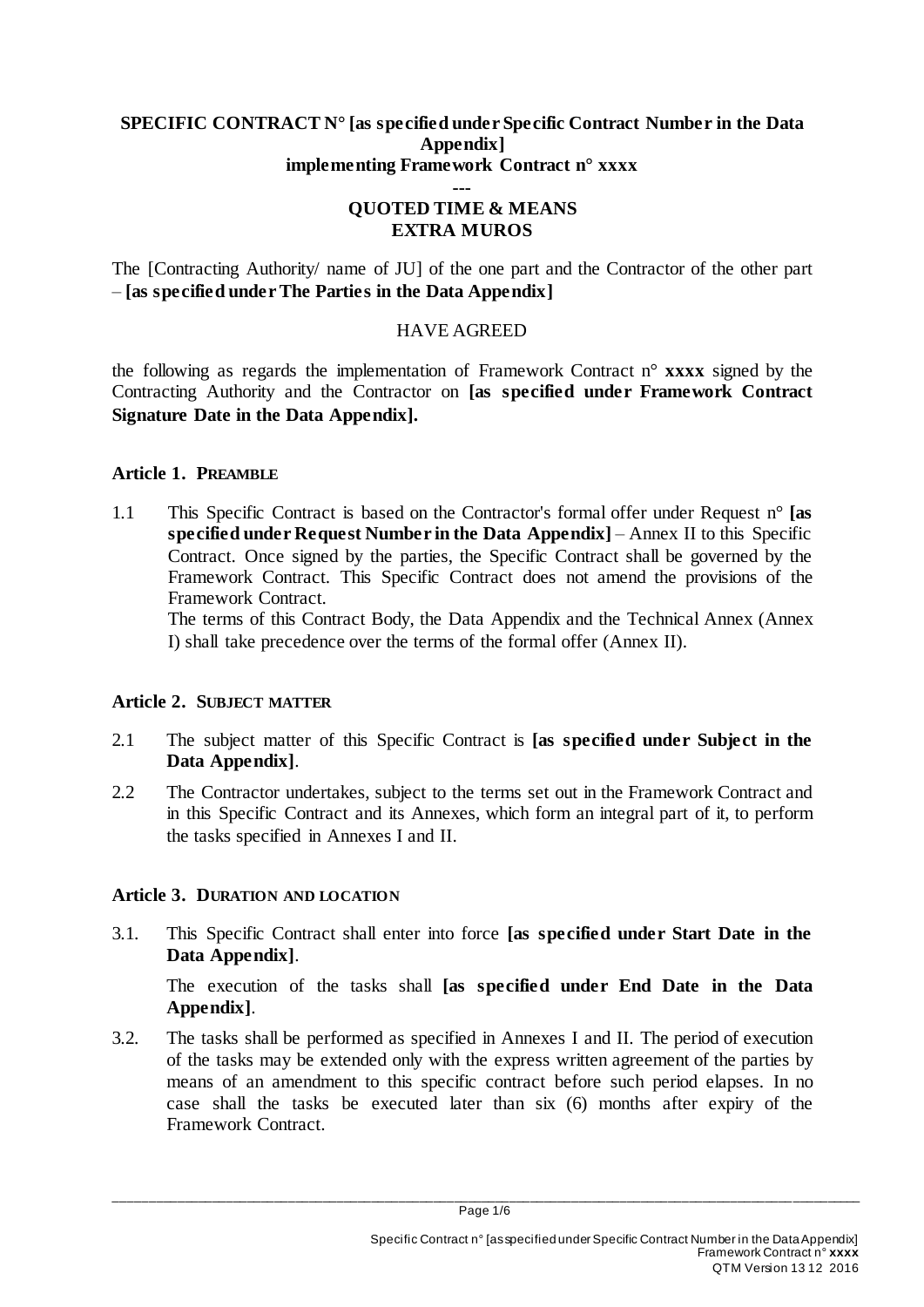- 3.3 If the number of days agreed has not been fully taken up, the Commission shall not be obliged either to use or to pay for the days not worked and the Contractor shall not be entitled to claim damages for them.
- 3.4. The tasks shall be performed **[as specified under Place of Delivery in the Data Appendix].**

### **Article 4. PERFORMANCE**

The tasks to be performed by the Contractor under this Specific Contract are described in detail in Annexes I and II. These tasks shall be executed on the basis of 'quotations' or 'sub-tasks' drawn up using the form in Annex III.

Within **[as specified under Number of Working Days to Submit a Quote in the Data Appendix]** working days from the date on which the Commission sends the request by means of the form attached in Annex III, the Contractor shall return it to the Contracting Authority duly completed. If the Contractor fails to meet the abovementioned deadline, liquidated damages according to the relevant key performance indicators stipulated in the Service Level Agreement or, in absence thereof, by default, those laid down in Article II.14 of the General Conditions shall apply.

The time estimated for the execution of the relevant 'sub-task' shall be approved by the Contracting Authority within a maximum of **[as specified under Number of Working Days to Approve a Quote in the Data Appendix]** working days from the date on which the Contracting Authority received the estimate. If no approval has been sent by the end of the above-mentioned period, the Contracting Authority shall be deemed not to have approved that estimate.

Signature by the Contracting Authority of the certificate of conformity attached in Annex IV provides evidence of the work performed.

### **Article 5. PRICES AND PAYMENTS**

5.1. The Contracting Authority undertakes to pay the Contractor, in consideration for the services rendered under this Specific Contract

an amount of **[as specified under Daily Rate in the Data Appendix]** per day of actual services rendered, for **[as specified under Number of Days in the Data Appendix]** days for profile **[as specified under Profile in the Data Appendix]** i.e. a total of **[as specified under Amount for Profile in the Data Appendix].**

- 5.2 The **total maximum amount** to be paid by the Contracting Authority under this Specific Contract shall be **[as specified under Total Amount in the Data Appendix]** covering all tasks executed. This amount shall cover all expenditure incurred by the Contractor in performing this Specific Contract.
- 5.3. In conformity with Article III.1.5.4 of the General Terms and Conditions for Information Technologies Contracts, the invoicing procedures for the services, once accepted by the Contracting Authority, are as follows **[as specified under Invoicing Procedure in the Data Appendix]**.
- 5.4. Payments shall be made to account n° **[as specified under Bank Account in the Data Appendix** on production of the invoice showing separately the amount of the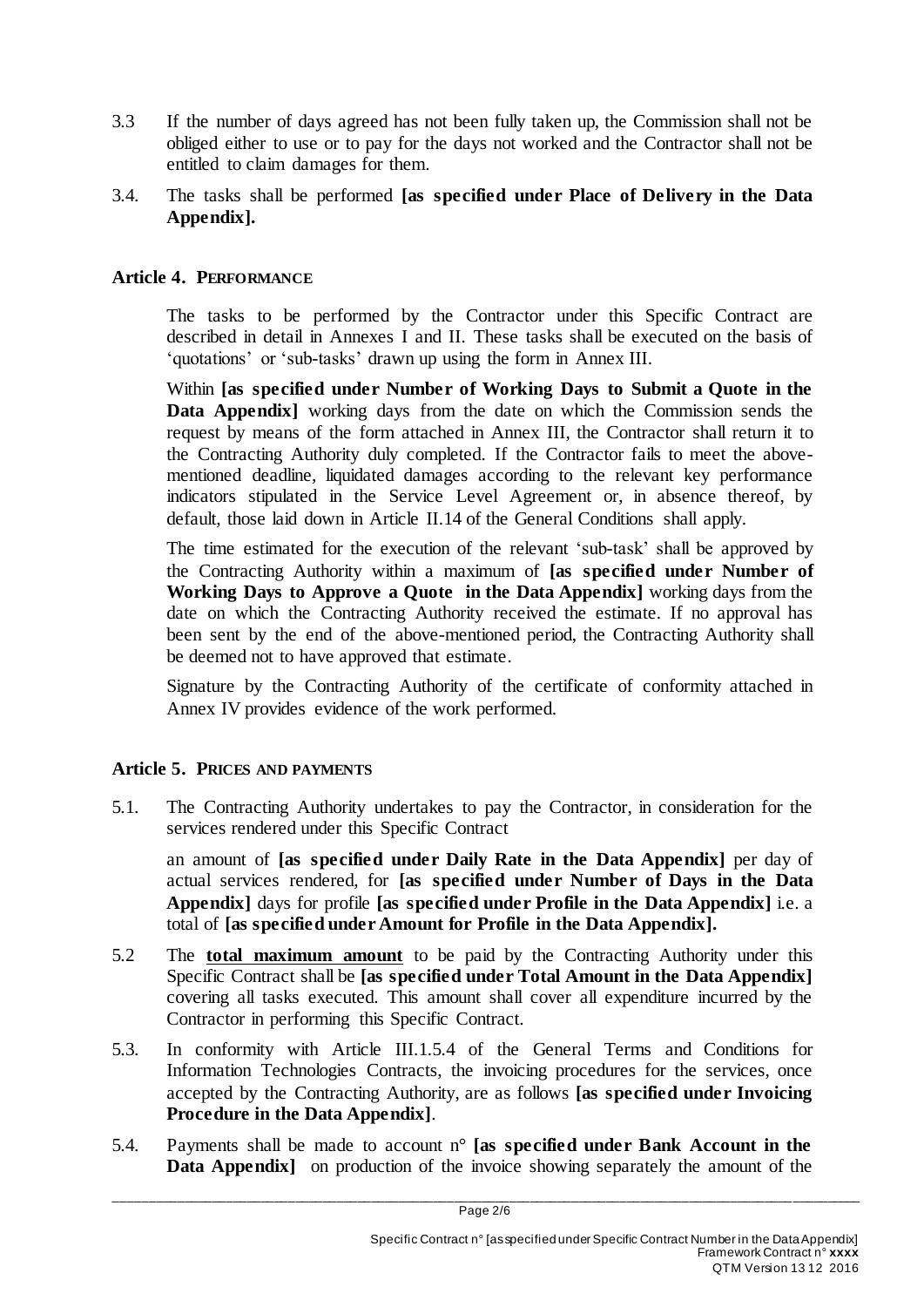fees and the VAT applied and within no more than 60 calendar days from the date the invoice is received by the Unit indicated in Article 5.5 below. Invoices presented by the Contractor shall indicate his place of taxation for VAT purposes and shall specify separately the amounts not including VAT and those including VAT. The payment shall be deemed to have been effected on the day the Commission's financial account is debited.

*For Contractors established in Belgium, the provisions of this contract constitute a request for VAT exemption No 450, provided the Contractor includes the following statement in their invoice(s): "Exonération de la TVA, article 42, paragraphe 3.3 du code de la TVA (circulaire 2/1978)" or an equivalent statement in the Dutch or German language.*

### *For other countries*

*Pursuant to articles 3 and 4 of the Protocol on the Privileges and Immunities of the European Communities, the Commission is exempt from all taxes, duties and charges, in particular value added tax, on payments made under this order. The contractor receives and keeps in his records the form entitled "VAT and Excise Duty Exemption Certificate" duly completed and signed by the Commission. The invoice must contain the following statement: "VAT Exemption / International Body / Article 151 of Council Directive 2006/112/EC".*

5.5. The address for invoices is:

**[as specified under Invoicing information in the Data Appendix].**

### **Article 6. SUBCONTRACTING**

**[as specified under Subcontracting in the Data Appendix].**

## **Article 7. PERFORMANCE GUARANTEES**

**Not applicable.**

### **Article 8. ADMINISTRATIVE PROVISIONS**

8.1. The persons responsible for implementing this Specific Contract are:

*For the Contracting Authority:* **[as specified under Persons Responsible for the Customer in the Data Appendix].**

*For the Contractor:* **[as specified under Persons Responsible for the Contractor in the Data Appendix].**

8.2. All communications relating to the implementation of the Specific Contract must be in the form of written correspondence and be sent to the appropriate responsible persons.

## **Article 9. EXPLOITATION OF THE RESULTS**

9.1. In accordance with Art. I.13 of the Framework Contract.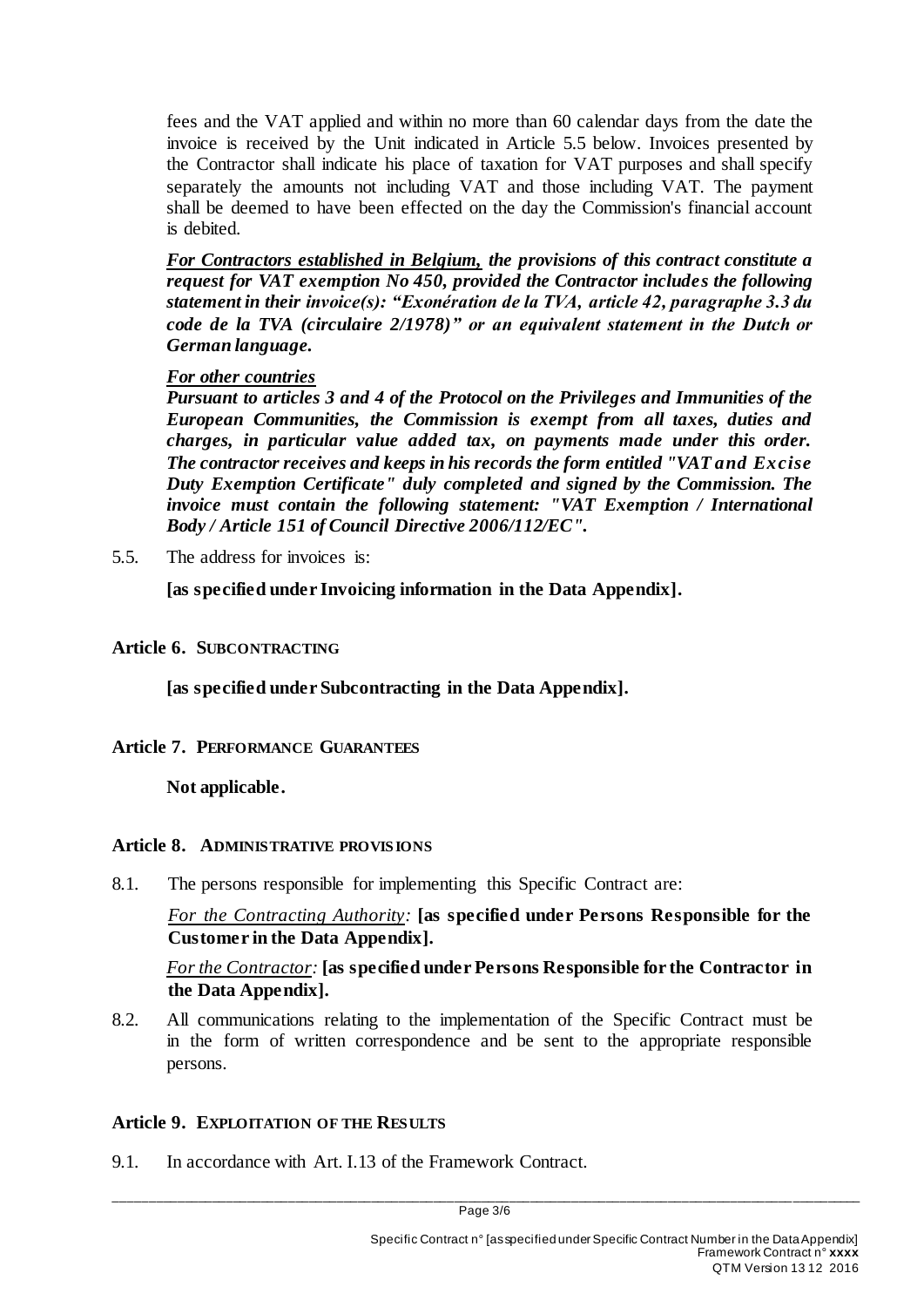#### **Article 10.ADDITIONAL PROVISIONS**

### **[as specified under Additional Provisions in the Data Appendix].**

### **Article 11.ANNEXES**

The following documents are annexed to the Specific Contract and form an integral part of it:

- Annex I: Technical Annex. In case e-Request is used, Technical Annex is available in the e-Request application under Request n° **[as specified under Request Number in the Data Appendix]**.
- Annex II: Contractor's formal offer. In case e-Request is used, Contractor's formal offer is available in the e-Request application under Request n° **[as specified under Request Number in the Data Appendix]**.
- Annex III: "Quoted Time & Means" Form
- Annex IV: "Quoted Time & Means" Certificate of Conformity / Dispatch advice (Service Receipt)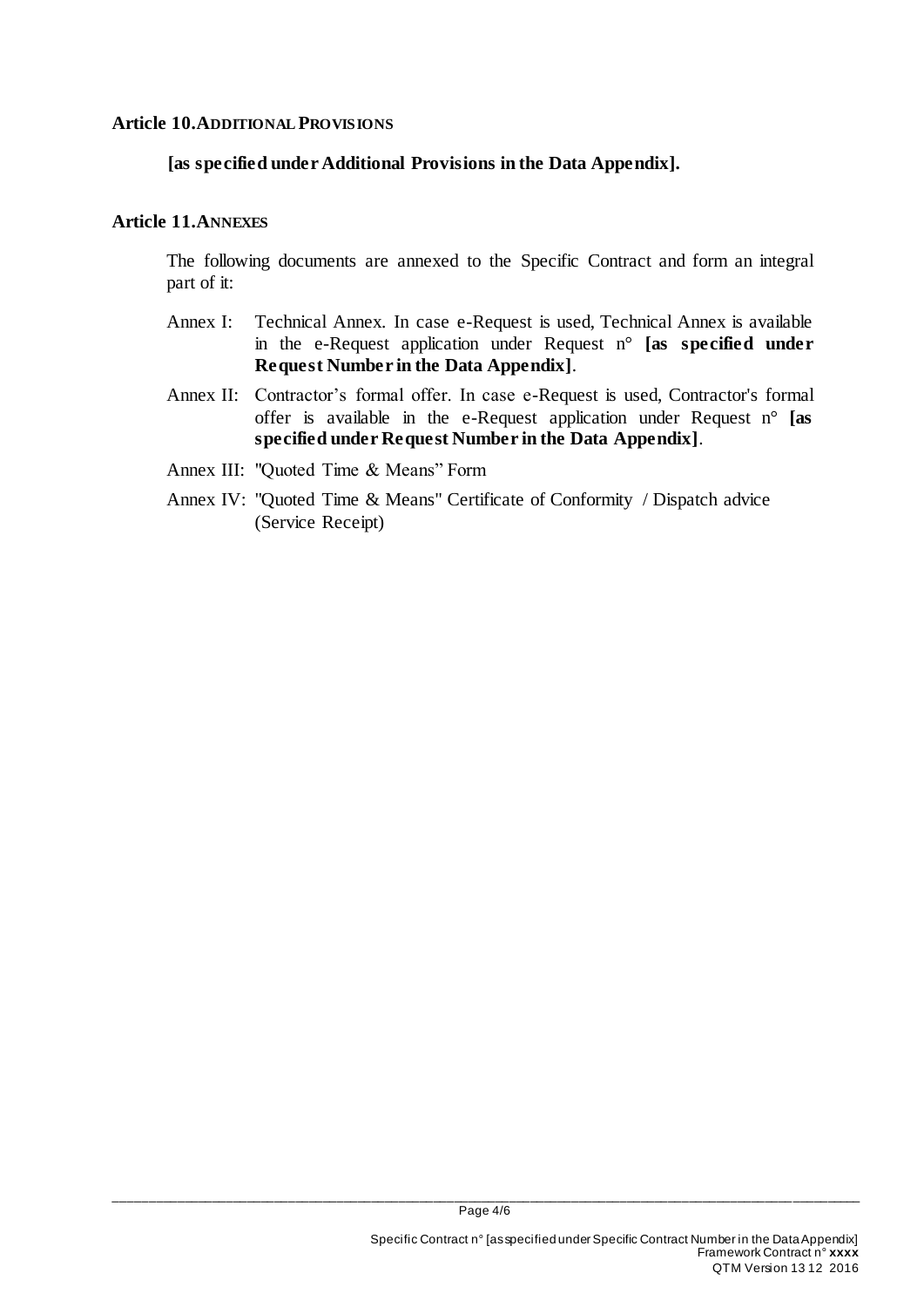# **ANNEX III "QUOTED TIME & MEANS" FORM**

### **FOR SPECIFIC CONTRACT N° xx UNDER FRAMEWORK CONTRACT N° xxxx**

### **Task ( and Sub-task) Number ……..**

# *Original document - duly signed - to be attached to the invoice*

# **REQUEST AND DESCRIPTION OF WORK**

**T***o be filled in by the Contracting Authority.*

| Title:                                       |  |  |  |  |
|----------------------------------------------|--|--|--|--|
| Date of request:                             |  |  |  |  |
| Responsible person at Contracting Authority: |  |  |  |  |
| Description of work:                         |  |  |  |  |
| <b>Expected results:</b>                     |  |  |  |  |

# **QUOTATION FOR WORKING DAYS ESTIMATE**

### *To be filled in by the Contractor.*

| <b>PROFILE</b>                   | <b>PRICE/DAY</b> | <b>NUMBER</b><br><b>OF DAYS</b> | <b>LAST</b><br><b>POSSIBLE</b><br><b>DATE FOR</b><br><b>EXECUTION</b> | <b>TOTAL</b><br><b>PRICE</b> |
|----------------------------------|------------------|---------------------------------|-----------------------------------------------------------------------|------------------------------|
|                                  |                  |                                 |                                                                       |                              |
| Planned starting date of work:   |                  |                                 |                                                                       |                              |
| Planned delivery date for work   |                  |                                 |                                                                       |                              |
| Date and Contractor's signature: |                  |                                 |                                                                       |                              |

## *To be filled in by the Contracting Authority.*

|  |                        | Date and signature denoting Contracting |
|--|------------------------|-----------------------------------------|
|  | Authority's agreement: |                                         |